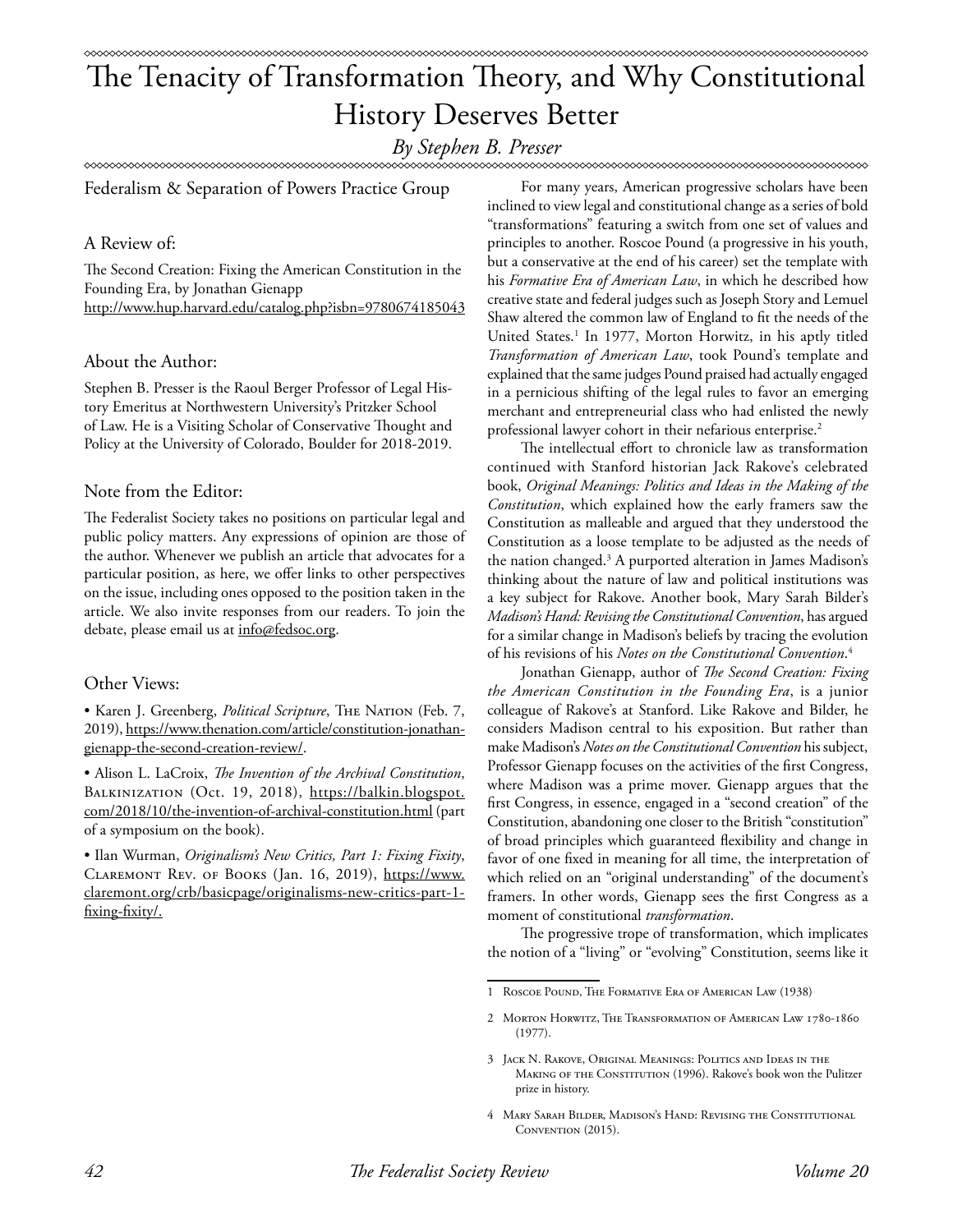was designed, consciously or unconsciously, to support modern judicial progressives, such as the members of the Warren Court or Justices Anthony Kennedy and Sandra Day O'Connor, who understand their task to be to refashion constitutional principles particularly the "equal protection" and "due process" provisions of that charter—to fit the "evolving standards of decency"5 that supposedly characterize American civilization.<sup>6</sup>

Rakove's, Bilder's, and Gienapp's books could be seen as an attack on the jurisprudence of originalists like Justices Antonin Scalia and Clarence Thomas, who embrace the notion that the only sensible and valid strategy of constitutional hermeneutics is to interpret the document according to its plain meaning at the time it was passed or amended. The theory of an evolutionary development of constitutional meaning, based as it is on an idea similar to Darwin's speculation with regard to the evolution of the species, has undeniable intuitive appeal. Nevertheless, evolutionary jurisprudence is in uneasy tension with more basic ideas about ours being a government of laws and not of men, and thus with our hallowed concept of the rule of law itself. If judges become legislators, there is an end to separation of powers, and popular sovereignty also goes by the board. Some scholars are fighting a rearguard action.7 But Gienapp's new book and the honors bestowed on previous books telling a similar story— Horwitz's and Bilder's books both won the Bancroft Prize, the highest accolade the history fraternity can bestow—show that alternative stories about constitutional and legal development are out of favor.

Horwitz, Rakove, Bilder, and Gienapp are all learned and energetic scholars, and all demonstrate originality, dedication, an appreciation of both the primary sources and the secondary literature. Gienapp also demonstrates some flair with language and a deep and realistic appreciation of the manner in which constitutional theory can be enlisted in the service of particular political ends, or perhaps the manner in which political actors can shade the truth to meet partisan policy needs. His book is a very valuable review of the struggles in the first Congress between the

emerging Madisonian-Jeffersonian opponents of the Washington and Adams administrations, and the Hamiltonian Federalist supporters of those administrations.

This is not a new story, however,<sup>8</sup> and Gienapp's overlay, which is an argument that this struggle gave way to a shift in how the Constitution was understood, is not entirely convincing. One element that gives pause is the focus (which Gienapp shares with Rakove and Bilder) on Madison. The Virginian has a reputation as the most important framer at the Constitutional Convention, but this reputation may not really be deserved.<sup>9</sup> Forrest MacDonald concluded that Madison's reputation as "the Father of the Constitution" is a "myth," since Madison's specific proposals for the Constitution were generally defeated.10 The story that Gienapp tells includes similar setbacks for Congressman Madison, who failed in his efforts to defeat the incorporation of the Bank of the United States and to counter other moves of the Washington Administration.

The notion that one can look to the debates in Congress for authoritative interpretations of the Constitution undergirds Gienapp's book, but it is mistaken. Gienapp is a historian, not a lawyer, and his book has very little on the early federal courts and how they understood the Constitution. While Rakove once appeared to understand that there were great men before Agamemnon<sup>11</sup>—most other American historians appear to believe that the work of the federal courts did not begin in earnest until John Marshall became Chief Justice in the early nineteenth century—Gienapp does not support his argument about a second creation of the Constitution by examining the interpretation of the Constitution in the federal courts in the 1790s. Had he done so, I suspect he might have discerned that the Constitution was not transformed from a malleable to a fixed document. Rather, the implicit fixed-meaning approach—without which *Federalist 78* is incomprehensible—prevailed from the beginning to the end of the decade in the courts.12 If one wants to understand constitutional hermeneutics, one's inquiry should include all three branches of

- 10 Forrest McDonald, *Novus Ordo Seclorum:* The Intellectual ORIGINS OF THE CONSTITUTION 205 (1985).
- 11 Jack N. Rakove, *The Origins of Judicial Review: A Plea for New Contexts*, 49 Stan. L. Rev. 1031 (1997).
- 12 For a discussion of the early federal court cases, see, e.g., Stephen B. Presser, The Original Misunderstanding: The English, The Americans, and the Dialectic of Federalist Jurisprudence (1991). In that book I argued, curiously, that there was a transformation of legal thought in the early republic, but the transformation I proposed was quite different from that set forth by Gienapp. I argued that the early American judges and justices were applying a static and religious view of law, while John Marshall laid the groundwork for a flexible, accommodating, and dynamic view of law. See also GARY L. McDowELL, The Language of the Law and the Foundations of American CONSTITUTIONALISM (2010) (a brilliant exposition—subtler than minemaking the case that the initial conception of the Constitution as fixed

<sup>5</sup> *See, e.g.*, Matthew C. Matusiak, Michael S. Vaughn, and Rolando V. del Carmen, *The Progression of "Evolving Standards of Decency" in U.S.*  Supreme Court Decisions, 39 CRIM. JUST. REV. 253 (2014).

<sup>6</sup> This notion of using the past to justify radical transformation in the present and future was a principal feature of the notable late seventies' jurisprudence in American law schools, Critical Legal Studies. *See, e.g.*, Debra Livingston, Note, *'Round and 'Round the Bramble Bush: From Legal Realism to Critical Legal Scholarship*, 95 Harv. L. Rev. 1669, 1678 (1982) ("By demonstrating that first principles, not only doctrinal details, are products of historical circumstance and historically specific modes of legal reasoning, the critical legal scholar uses history to disclose that the underlying assumptions of doctrinal fields lack the necessity sometimes claimed for them—to demonstrate that such assumptions represent mere choices of one set of values over another."). On Critical Legal Studies generally, see, e.g., STEPHEN B. PRESSER, LAW PROFESSORS: Three Centuries of Shaping American Law, Chapter 14 (2017).

<sup>7</sup> For my efforts, see, e.g., Law Professors, *supra* note 6; Stephen B. Presser, Recapturing the Constitution: Race, Religion, and Abortion Reconsidered (1994); *Recovering Our Republic*, Newsmax, https://www.newsmax.com/insiders/stephenbpresser/id-482/ (accessed Jan. 30, 2018) (a blog where I post occasional columns). For another excellent work of preservation, see JOHN O. McGINNIS AND MICHAEL B. Rappaport, Originalism and the Good Constitution (2013).

<sup>8</sup> For a notable account of the political and judicial struggles in the early republic, see, e.g. Gordon S. Wood, Empire of Liberty: A History of the Early Republic 1789-1815 (2009).

<sup>9</sup> I do not mean to disparage Madison or his contributions. He was a great practitioner of what the framers understood as the "new science of politics," and his contributions to the *Federalist* regarding the separation of powers and federalism deserve their immortal fame.